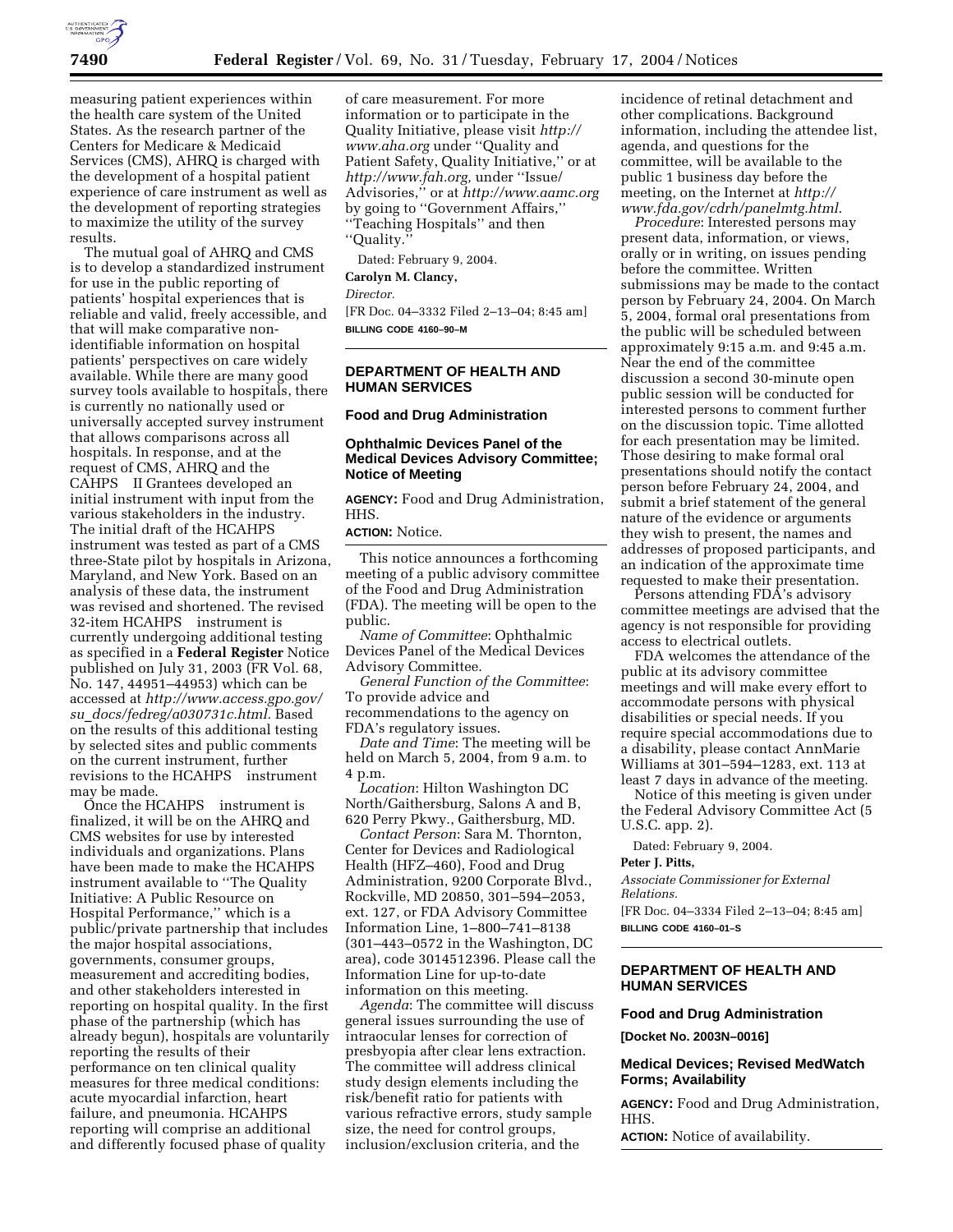**SUMMARY:** The Food and Drug Administration (FDA) is announcing the availability of the revised MedWatch Voluntary Reporting Form (FDA Form 3500), the revised Mandatory Reporting Form (3500A), and the respective instructions for each form. **DATES:** The revised MedWatch forms are effective immediately. The forms were approved by the Office of Management and Budget (OMB) on September 12, 2003 (see 68 FR 58691, October 10, 2003); however, reporters may continue to use the prior version of Forms 3500 and 3500A until August 17, 2004. **FOR FURTHER INFORMATION CONTACT:** Howard A. Press, Center for Devices and Radiological Health (HFZ–531), 1350 Piccard Dr., Rockville, MD 20850, 301– 827–2983.

## **SUPPLEMENTARY INFORMATION:**

#### **I. Background**

Section 303 of the Medical Device User Fee and Modernization Act of 2002 (MDUFMA) amended the Federal Food, Drug, and Cosmetic Act (the act) to require FDA to modify Forms 3500 and 3500A, the MedWatch voluntary and mandatory reporting forms respectively, to facilitate the reporting, by user facilities or distributors, of adverse events involving single-use devices (SUDs) that have been reprocessed for reuse in humans. The following two questions were added to the revised MedWatch forms: (1) Is this a single-use device that was reprocessed and reused on a patient? and (2) If yes, enter the name and address of the reprocessor.

#### **II. Comments**

In the **Federal Register** of April 29, 2003 (68 FR 22716), FDA published a notice requesting public comment on the information collection provisions. FDA received several comments.

One comment stated that there are no affirmative mechanisms that would allow original equipment manufacturers (OEMs) to detect when a single-use device had been reprocessed.

FDA disagrees with this comment. We believe that there are several ways an OEM can ascertain whether a single-use device has been used and reprocessed.

Under § 803.50(b) (21 CFR 803.50(b)), the medical device reporting regulation (MDR), manufacturers are obligated to report information that is reasonably known to them. The information that is reasonably known to a manufacturer includes information that: (1) Can be obtained by contacting the user facility, importer, or other initial reporter; (2) is in the manufacturer's possession, or (3) can be obtained by analysis, testing, or evaluation of the device (see § 803.50(b)).

If an OEM has reason to believe that the SUD has been reprocessed, there are a number of steps the OEM can take to follow up. The OEM can contact either the user facility or the reporter to determine if the SUD was reprocessed and reused on a patient (question D8 of both Forms 3500 and 3500A). This information should be readily available to a user facility since the practice of reusing reprocessed SUDs generally requires the user facility to have in place a written policy, procedure, or contract that supports this practice. In all cases, FDA recommends that requests for information to user facilities or individual reporters be in writing so that the OEM has documentation about its reasonable efforts to determine if the SUD was reprocessed and reused on a patient. In addition, OEMs may already be in possession of information, such as reports from their sales representatives, which will help them determine if an SUD was reprocessed. An OEM can conduct testing and analysis of any SUD that has been returned to them to try to get additional information about whether the device was reprocessed.

FDA believes that there may be occasional situations where an OEM has exhausted all reasonable mechanisms to determine whether the SUD has been reprocessed and is still unable to determine its status. In that event, the OEM should enter ''UNK'' (unknown) in block D8 and report in block H10 of the 3500A form that it is unable to determine if the suspect device was reprocessed and reused on a patient. The OEM also should describe in block H10, the steps the OEM took to try to obtain the information, including any responses from user facilities or other reporters. The OEM's MDR files should include supporting documentation for what has been reported in block H10.

FDA wishes to emphasize that it considers any entity that reprocesses an SUD for reuse in humans to be the manufacturer of the reprocessed SUD and, accordingly, subject to all the regulatory requirements currently applicable to OEMs, including the responsibility for MDR reporting. Therefore, if an OEM determines that an SUD has been reprocessed for reuse in humans, the OEM has no further MDR obligation for the device involved in this event. The OEM should forward all of the information concerning the event to FDA and state in the cover letter that the SUD was reprocessed. In that case, the SUD is not the OEM's device, but rather is now the reprocessor's device (see § 803.22(b)(2) (21 CFR 803.22(b)(2)).

One comment referred to an apparent conflict between the amended section 303 of MDUFMA and MDR

 $(\S 803.52(f)(11)(i)$  and  $(f)(11)(iii))$ , which requires manufacturers to provide corrected and/or missing data on the MedWatch form. If the data are not provided, the manufacturer is required to explain why the information was not provided and the steps that were taken to obtain the information.

FDA disagrees with this comment. We do not believe that there is a conflict between section 303 of MDUFMA and the MDR regulation. The purpose of section 303 of MDUFMA was to facilitate the reporting of information relating to reprocessed SUDs. We believe that this information will come primarily from user facilities, which generally have in place policies, procedures, or agreements supporting the reuse of reprocessed SUDs. As stated previously, once an OEM determines that the SUD has been reprocessed by either contacting the user facility, reviewing information in the firm's possession, or by testing or evaluating the device itself, the OEM is no longer responsible for reporting the event or any information related to the event.

A comment addressed the redesign of both forms FDA 3500 and FDA 3500A. The comment suggested revising sections F and H of the mandatory MedWatch form (FDA Form 3500A) and section D of the voluntary MedWatch Form (FDA Form 3500).

FDA disagrees with this comment. The MedWatch forms are used by all entities that report to the agency. However, the two new questions pertain only to medical devices. Consequently, we redesigned the forms to limit the changes to those required under MDUFMA. The instructions for completing the revised Forms 3500 and 3500A have been modified accordingly and are available on FDA's MedWatch Web site (see **III. Availability of Forms**).

Some comments requested to extend the deadline to comply with the revised forms. Initially, one comment asked that manufacturers be given until September 30, 2005, to comply with the revised form. A later comment suggested providing a 1-year interim period for industry to modify their reporting systems.

FDA partially agrees with the comments. Congress required FDA to modify the MedWatch forms by April 26, 2003. We agree that a reasonable period of time is needed for medical device reporters to incorporate the two new questions into their reporting systems. In the October 10, 2003, notice, FDA announced that OMB approved the information collection for the MedWatch program. At FDA's request, OMB approved the continued use of the previous forms for 6 months to allow